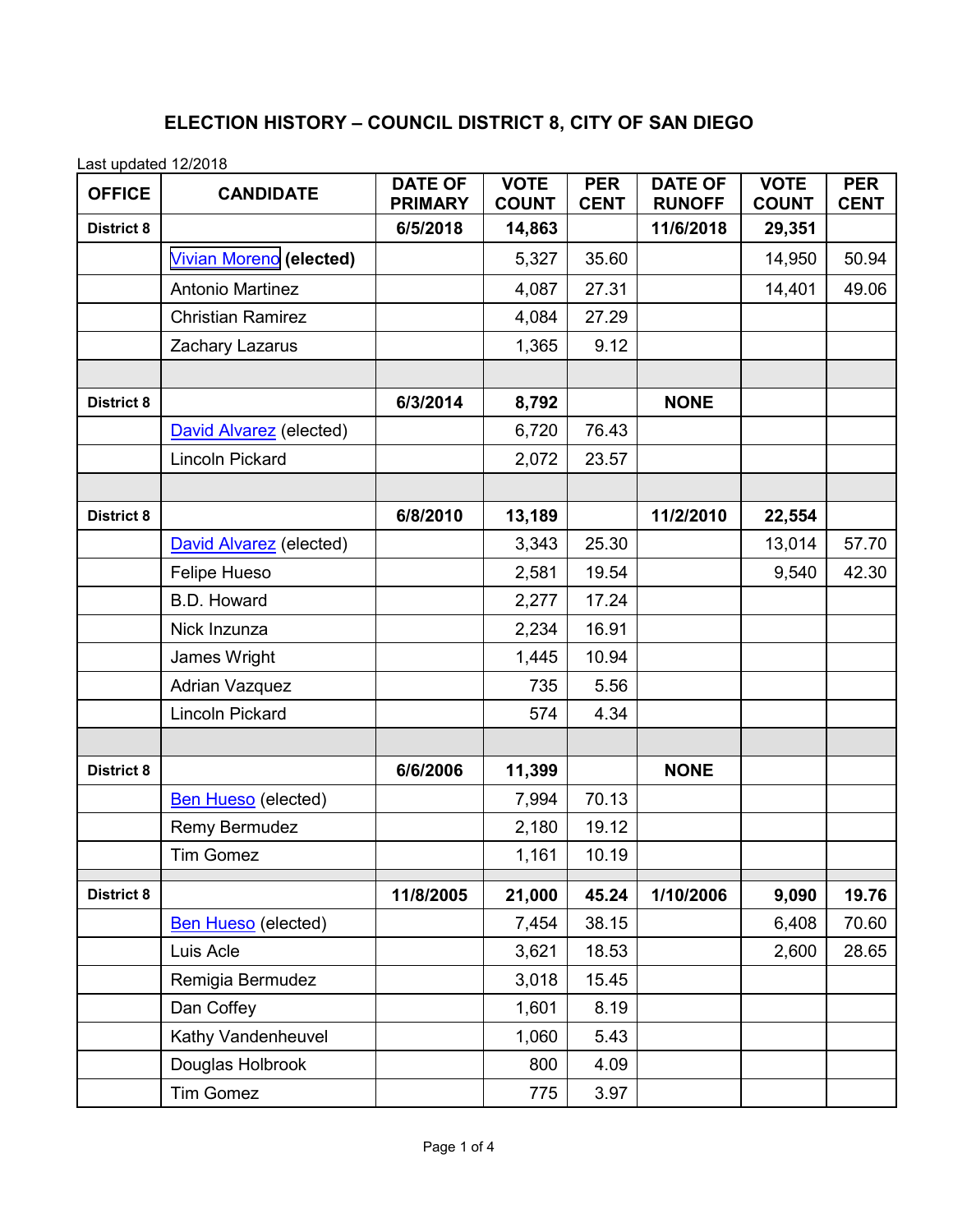| <b>OFFICE</b>     | <b>CANDIDATE</b>         | <b>DATE OF</b><br><b>PRIMARY</b> | <b>VOTE</b><br><b>COUNT</b> | <b>PER</b><br><b>CENT</b> | <b>DATE OF</b><br><b>RUNOFF</b> | <b>VOTE</b><br><b>COUNT</b> | <b>PER</b><br><b>CENT</b> |
|-------------------|--------------------------|----------------------------------|-----------------------------|---------------------------|---------------------------------|-----------------------------|---------------------------|
|                   | <b>Lincoln Pickard</b>   |                                  | 595                         | 3.05                      |                                 |                             |                           |
|                   | Matthew Moncayo          |                                  | 537                         | 2.75                      |                                 |                             |                           |
| <b>District 8</b> |                          | 3/5/2002                         | 9,499                       | 19.9                      | none                            |                             |                           |
|                   | Ralph Inzunza (elected)  |                                  | 6,103                       | 69.9                      |                                 |                             |                           |
|                   | Yolanda Escamilla        |                                  | 2,620                       | 30.0                      |                                 |                             |                           |
|                   |                          |                                  |                             |                           |                                 |                             |                           |
| <b>District 8</b> |                          | 2/27/2001                        | 7,802                       |                           | none                            |                             |                           |
|                   | Ralph Inzunza (elected)  |                                  | 4,759                       | 62.10                     |                                 |                             |                           |
|                   | Richard D. Babcock       |                                  | 714                         | 9.32                      |                                 |                             |                           |
|                   | <b>Rafael Ramirez</b>    |                                  | 606                         | 7.91                      |                                 |                             |                           |
|                   | David Gomez              |                                  | 325                         | 4.24                      |                                 |                             |                           |
|                   | <b>Christian Ramirez</b> |                                  | 238                         | 3.11                      |                                 |                             |                           |
|                   | Gloria Tyler-Mallery     |                                  | 212                         | 2.77                      |                                 |                             |                           |
|                   | <b>Kevin Hancock</b>     |                                  | 168                         | 2.19                      |                                 |                             |                           |
|                   | Mary Arends-Biddlecome   |                                  | 164                         | 2.14                      |                                 |                             |                           |
|                   | Joe Ortega               |                                  | 164                         | 2.14                      |                                 |                             |                           |
|                   | Janice Jordan            |                                  | 138                         | 1.80                      |                                 |                             |                           |
|                   | Elias Rojas              |                                  | 117                         | 1.53                      |                                 |                             |                           |
|                   | <b>Lincoln Pickard</b>   |                                  | 59                          | 0.77                      |                                 |                             |                           |
|                   | Petra Barajas            |                                  | 12                          | 0.15                      |                                 |                             |                           |
| <b>District 8</b> |                          | 6/2/1998                         | 11,326                      |                           | none                            |                             |                           |
|                   | Juan Vargas (elected)    |                                  | 8,666                       | 76.51                     |                                 |                             |                           |
|                   | David Gomez              |                                  | 2,660                       | 23.49                     |                                 |                             |                           |
| <b>District 8</b> |                          | 9/19/1995                        |                             |                           | none                            |                             |                           |
|                   | Juan Vargas (elected)    |                                  | 2,596                       | 100.0                     |                                 |                             |                           |
| <b>District 8</b> |                          | 9/21/1993                        |                             |                           | none                            |                             |                           |
|                   | Juan Vargas (elected)    |                                  | 2,778                       | 100.0                     |                                 |                             |                           |
| <b>District 8</b> |                          | 2/16/1993                        | 8,854                       |                           | none                            |                             |                           |
|                   | Juan Vargas (elected)    |                                  | 2,534                       | 28.62                     |                                 |                             |                           |
|                   | Mike Aguirre             |                                  | 2,033                       | 22.96                     |                                 |                             |                           |
|                   | Francisco Estrada        |                                  | 1,361                       | 15.37                     |                                 |                             |                           |
|                   | Andrea Skorepa           |                                  | 1,100                       | 12.42                     |                                 |                             |                           |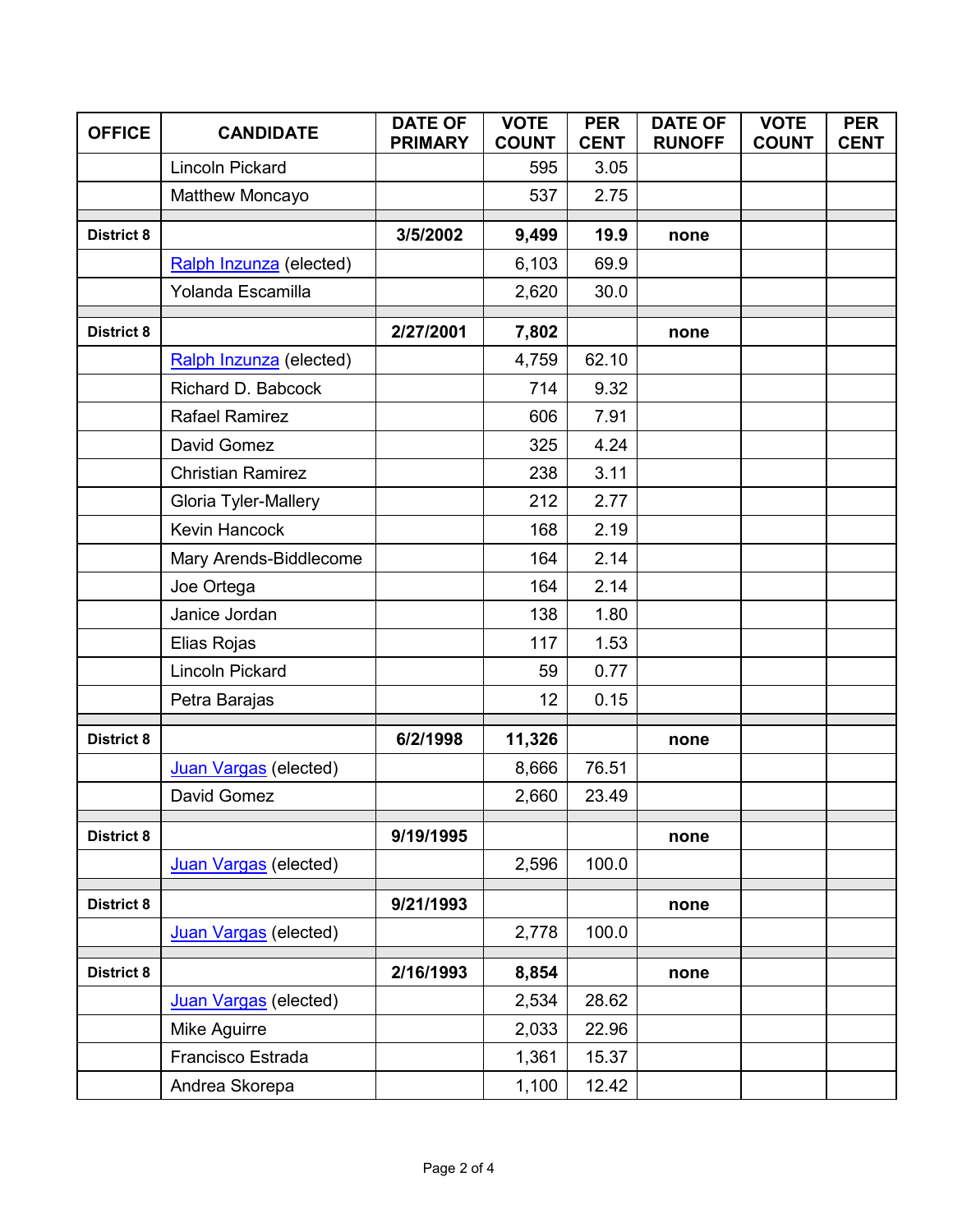| <b>OFFICE</b>     | <b>CANDIDATE</b>                              | <b>DATE OF</b><br><b>PRIMARY</b> | <b>VOTE</b><br><b>COUNT</b> | <b>PER</b><br><b>CENT</b> | <b>DATE OF</b><br><b>RUNOFF</b> | <b>VOTE</b><br><b>COUNT</b> | <b>PER</b><br><b>CENT</b> |
|-------------------|-----------------------------------------------|----------------------------------|-----------------------------|---------------------------|---------------------------------|-----------------------------|---------------------------|
|                   | <b>Raul Silva-Martinez</b>                    |                                  | 729                         | 8.23                      |                                 |                             |                           |
|                   | Pedro Moreno                                  |                                  | 439                         | 4.96                      |                                 |                             |                           |
|                   | <b>Daniel Clark</b>                           |                                  | 214                         | 2.42                      |                                 |                             |                           |
|                   | <b>Lincoln Pickard</b>                        |                                  | 213                         | 2.41                      |                                 |                             |                           |
|                   | Cynthia Tam                                   |                                  | 196                         | 2.21                      |                                 |                             |                           |
|                   | <b>Jim Perez</b>                              |                                  | 35                          | 0.39                      |                                 |                             |                           |
| <b>District 8</b> |                                               | 9/17/1991                        | 7,836                       |                           | none                            |                             |                           |
|                   | <b>Bob Filner</b> (elected)                   |                                  | 5,507                       | 70.28                     |                                 |                             |                           |
|                   | Andrea Palacios Skorepa                       |                                  | 2,055                       | 26.23                     |                                 |                             |                           |
|                   | <b>Lincoln Pickard</b>                        |                                  | 274                         | 3.50                      |                                 |                             |                           |
| <b>District 8</b> |                                               | 9/15/1987                        | 13,531                      |                           | 11/3/1987                       | 171,813                     |                           |
|                   | <b>Bob Filner</b> (elected)                   |                                  | 3,337                       | 24.66                     |                                 | 93,075                      | 54.17                     |
|                   | Mike Aguirre                                  |                                  | 3,084                       | 22.79                     |                                 | 78,738                      | 45.83                     |
|                   | Neil Good                                     |                                  | 2,701                       | 19.96                     |                                 |                             |                           |
|                   | <b>Gail MacLeod</b>                           |                                  | 1,674                       | 12.37                     |                                 |                             |                           |
|                   | <b>Bob Castaneda</b>                          |                                  | 1,131                       | 8.36                      |                                 |                             |                           |
|                   | Ty Smith                                      |                                  | 772                         | 5.71                      |                                 |                             |                           |
|                   | Paul Clark                                    |                                  | 557                         | 4.12                      |                                 |                             |                           |
|                   | John Kelley                                   |                                  | 164                         | 1.21                      |                                 |                             |                           |
|                   | A. Danny Martinez                             |                                  | 111                         | .82                       |                                 |                             |                           |
| <b>District 8</b> | <b>Celia Ballesteros</b>                      | 12/8/1986                        | Appointed                   |                           |                                 |                             |                           |
| <b>District 8</b> |                                               | 9/20/1983                        | 9,514                       |                           | 11/8/1983                       | 162,946                     |                           |
|                   | Celia I. Ballesteros                          |                                  | 5,195                       | 54.60                     |                                 | 72,964                      | 44.78                     |
|                   | Uvaldo Martinez (elected)<br>George E. Hollis |                                  | 3,723<br>596                | 39.13<br>6.26             |                                 | 89,982                      | 55.22                     |
|                   |                                               |                                  |                             |                           |                                 |                             |                           |
| <b>District 8</b> | <b>Uvaldo Martinez</b>                        | 12/14/1982                       | Appointed                   |                           |                                 |                             |                           |
| <b>District 8</b> |                                               | 9/18/1979                        | 12,939                      |                           | 11/6/1979                       | 143,519                     |                           |
|                   | Lucy Killea (elected)<br>Jo Diaz              |                                  | 6,021<br>3,893              | 46.53<br>30.09            |                                 | 102,003<br>41,516           | 71.07<br>28.93            |
|                   | <b>Ruth Schneider</b>                         |                                  | 2,171                       | 16.78                     |                                 |                             |                           |
|                   | Warren Neilsen                                |                                  | 854                         | 6.60                      |                                 |                             |                           |
| <b>District 8</b> | <b>Lucy Killea</b>                            | 10/7/1978                        | Appointed                   |                           |                                 |                             |                           |
| <b>District 8</b> |                                               | 9/16/1975                        | 11,054                      |                           | 11/4/1975                       | 125,599                     |                           |
|                   | Jess D. Haro (elected)                        |                                  | 4,619                       | 41.79                     |                                 | 71,898                      | 57.24                     |